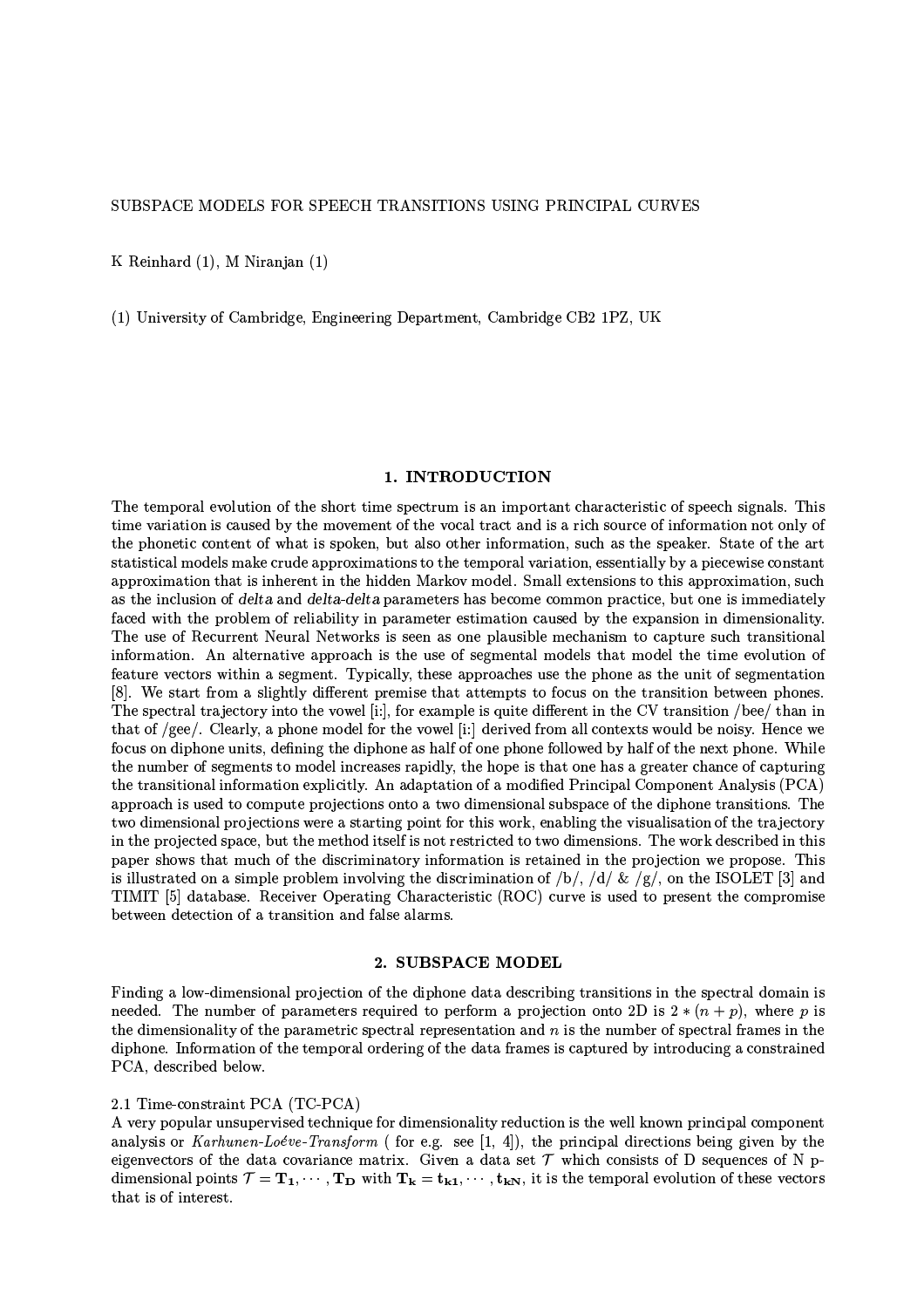In order to preserve the temporal sequence information, the expansion of the dimensionality of the data by one is performed, using  $t_{k*} = \tau * (1, \dots, N)$ . Hence  $T_* = t_{k*}, t_{k1}, \dots, t_{kN}$ , the extra dimension representing a scalable frame ordering as time constraint. The scale factor  $\tau$  is introduced to control the weighting imposed by this extra time dimensionality. Tuning this parameter is achieved by an exhaustive search to determine the most discriminant subspace among all models during performance tests. The subspace definition using TC-PCA can be described by solving the covariance matrix of the set of temporal extended vectors and is given by:

$$
\Sigma^{\tau} = \sum_{\mathbf{k}=1}^{\mathbf{D}} \left[ \sum_{i=1}^{N+1} (\mathbf{t}_{\mathbf{k}i} - \overline{\mathbf{t}}) (\mathbf{t}_{\mathbf{k}i} - \overline{\mathbf{t}})^{\mathbf{T}} \right]
$$
(1)

the solution of the minimisation problem with respect to the choice of basis vectors  $\mathbf{u}_i^T$  leads to the equation  $\Sigma^{\tau} \mathbf{u}_i^{\tau} = \lambda_i^{\tau} \mathbf{u}_i^{\tau}$  which is satisfied by  $\mathbf{u}_i^{\tau}$  being the eigenvectors of the covariants matrix. Optimal dimensionality reduction can be performed in terms of projecting the data onto the eigenvectors corresponding to the largest eigenvalues  $\lambda_i^{\tau}$ . Defining our 2-dimensional subspace which is dependent on the time constraint  $\tau$  introduced above the transformation matrix is characterised by the following equation assuming that  $\lambda_1^{\tau} \geq \lambda_2^{\tau} \geq \cdots \geq \lambda_{N+1}^{\tau}$ .

$$
\mathcal{P}_{\tau} = \begin{bmatrix} \mathbf{u}_1^{1^{\tau}} & \mathbf{u}_2^{1^{\tau}} \\ \vdots & \vdots \\ \mathbf{u}_1^{p^{\tau}} & \mathbf{u}_2^{p^{\tau}} \end{bmatrix} \tag{2}
$$

#### 3. TRAJECTORY MODEL

The aim is to extract quantitative non-linear dynamics from the training data to form a trajectory model. In the time constrained planes described above strong indicator for typical trajectories for the different CV syllables were found. The trajectories can be represented as a sequence of points in low dimensional space which are found using principal curves.

The algorithm for principal curves by Hastie/Stuetzle [6] describes a method of extracting a smooth onedimensional curve that passes through the "middle" of a p-dimensional data set providing a non-linear summary of the data. The algorithm for constructing principal curves starts with an initial guess, originally the first principal line, to define the initial ordering of the data and hence the neighbourhood relation. This line is then smoothly bent according to the actual data representation, by locally averaging p-dimensional points and iteratively minimising the orthogonal distances to the new curve. Below, a brief description of the principal curves idea is given. For details, the reader is referred to Hastie/Stuetzle [6].

Given  $\mathbf{T} = {\mathbf{t}_1 \cdots \mathbf{t}_n}$  random vectors in  $\mathcal{R}^{\mathbf{p}}$ . Then principal curves is defined by f, where f denote a smooth curve in  $\mathcal{R}^{\mathbf{p}}$  parameterised over  $\Phi \subseteq \mathcal{R}^1$ , a closed interval, that does not intersect itself  $(\phi_1 \neq \phi_2)$  $\phi_2 \Longrightarrow \mathbf{f}(\phi_1) \neq \mathbf{f}(\phi_2)$ ). The projection index  $\phi_{\mathbf{f}} : \mathcal{R}^{\mathbf{p}} \longrightarrow \mathcal{R}^{\mathbf{1}}$  is defined as:

$$
\phi_{\mathbf{f}}(\mathbf{t}_{\mathbf{i}}) = \sup_{\phi} \{ \phi : \|\mathbf{t}_{\mathbf{i}} - \mathbf{f}(\phi)\| = \inf_{\mu} \|\mathbf{t}_{\mathbf{i}} - \mathbf{f}(\mu)\| \}.
$$
 (3)

Equation (6) is read as follows: A search for each data point  $t_i$  is performed over all points on the principal curve f parameterised over  $\mu$ . For the closest point on the curve its parameter  $\mu$  is assigned to  $\phi$  as the best fit. The projection index  $\phi_f(t_i)$  is the value of  $\phi$  for which  $f(\phi)$  is closest to  $t_i$ . If there are several values, the largest is picked. The definition can be interpreted as starting with an initial guess to provide an ordering and collecting for any particular parameter value  $\phi$  all observations that have  $f(\phi)$  as their closest point on the curve. If  $f(\phi)$  is the average of those observations, and if this holds for all  $\phi$ , then f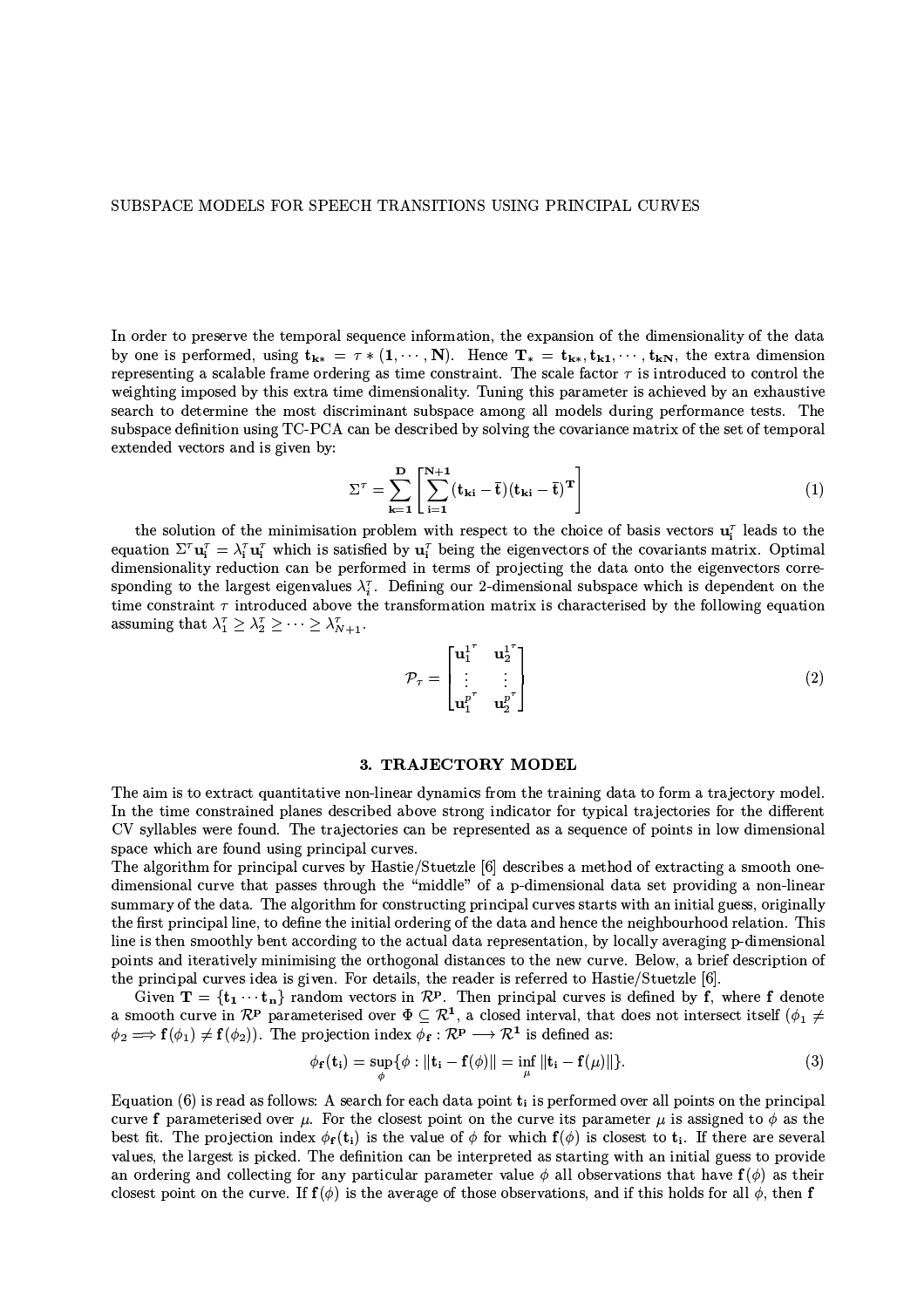is called a principal curve. Because there is in general only one observation  $t_i$  related to a certain  $\phi_i$  the observations projecting into a neighbourhood are locally averaged.

The principal curve algorithm iterates through *Projection-Expectation* steps until the relative change in the distance from the data points to its projections is below a certain threshold (see Figure  $1(b)$ ). The initial guess is very important because it should already represent temporal neighbourhood. Therefore principal curve starts as a line segment which is generated by connecting each frame average by a straight line. The initial projection step of the data is hence calculated by projecting the data onto the line segments which defines a neighbourhood relationship using the parameterisation  $\phi$  of the projected data points along the one-dimensional curve  $f(\phi)$ . This carefully chosen initial line delivers a good first guess for the temporal ordering of the data (see Figure 1(a)).

$$
\frac{|D^2(\mathbf{T}, \mathbf{f}^{i-1}) - D^2(\mathbf{T}, \mathbf{f}^i)|}{D^2(\mathbf{T}, \mathbf{f}^{i-1})} < \text{threshold.} \tag{4}
$$

with

$$
D^{2}(\mathbf{T}, \mathbf{f}^{i}) = \sum_{i=1}^{n} ||\mathbf{t}^{i} - \mathbf{f}^{i}(\phi_{i})||^{2}.
$$
 (5)

#### Expectation

For the expectation step, a locally weighted running line smoother is employed to estimate a new  $f(\phi)$ which will be used to calculate the new projected points and hence the new distance from the data points to its projections. In principle one considers a number of data points which project onto the neighbourhood of each projected point which is defined by a kernel function over  $\phi$  to perform a linear regression. The linear regression delivers a new projected point which results in a new principal curve. A new projecting step is then performed to define a new temporal ordering. The algorithm for robust locally weighted regression was used suggested by Cleveland [2]. The parameters using linear regression were calculated, minimising the following expression, such that  $\hat{\beta}_i(\phi_i)$  are the values of  $\beta_i$ :

$$
\sum_{k=1}^{n} w_k(\phi_i) (\mathbf{f}(\phi_k) - \beta_0 - \beta_1 \phi_k)^2 \quad \text{with} \quad w_k(\phi_i) = W(h_i^{-1}(\phi_k - \phi_i)). \tag{6}
$$

and

$$
W(x) = (1 - |x|^3)^3 \quad \text{for} \quad |x| < 1
$$
  
= 0 \quad \text{for} \quad |x| \ge 1. \tag{7}

For each  $\phi_i$ , weights,  $w_k(\phi_i)$ , are defined for all  $\phi_k$ ,  $k = 1, \ldots, n$  using the weight function W. This is done by centering W at  $\phi_i$  and scaling it so that the point at which W first becomes zero is at the  $r^{th}$  nearest neighbour of  $\phi_i$ . For each i let  $h_i$  be the distance from  $\phi_i$  to the  $r^{th}$  nearest neighbour of  $\phi_i$ . the r<sup>th</sup> smallest number among  $|\phi_i - \phi_j|$ , for  $j = 1, ..., n$ . This procedure for computing the initial fitted values is referred to as locally weighted linear regression, where  $\hat{\mathbf{f}}(\phi_i) = \hat{\beta}_0(\phi_i) + \hat{\beta}_1(\phi_i)\phi_i$ .

#### Projection

The aim of the projection step is to reorder the data according to its distance relationship to the new generated curve. Starting from the curve represented by n points  $f^{(j)}(\cdot)$  for each  $t_i$  in the sample the value  $\phi_i = \phi_{f^{(j)}}(t_i)$  which represents the temporal ordering is computed. First the closest point on the line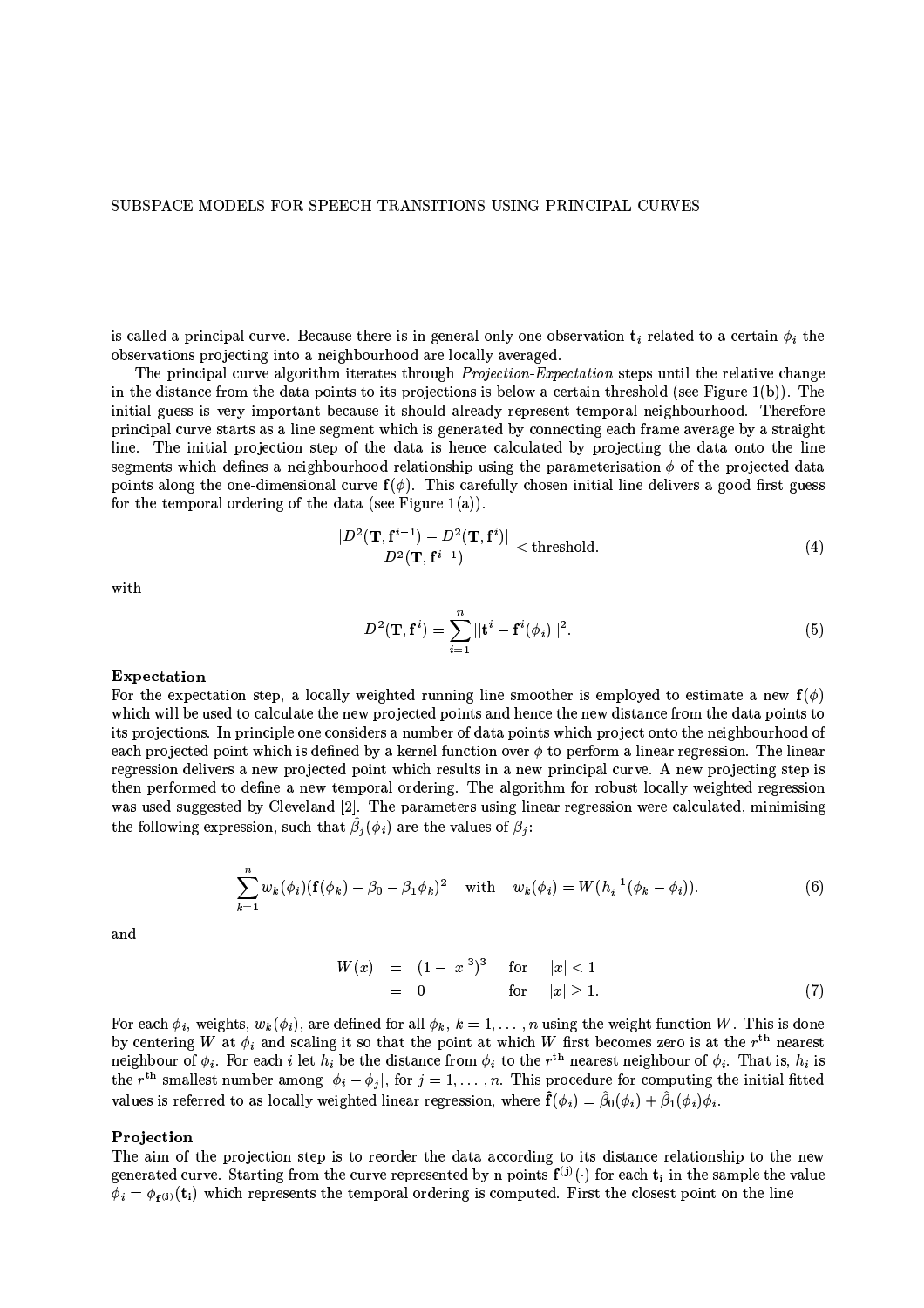segment joining each pair  $(f(\phi_k), f(\phi_{k+1}))$  is found. The closest point to the curve is then either the projection onto a line segment or one of the  $f(\phi_k)$ . Using these values to represent the curve,  $\phi_i$  is replaced by the arc length from  $f_1^{(j)}$  to  $f_i^{(j)}$ . Potential problems with this projection step can be found where the expected values of the observations project onto  $f(\phi_{min})$  or  $f(\phi_{max})$ . To circumvent this problem the corresponding data points generate a new  $f(\phi_{min})$  or  $f(\phi_{max})$  by projecting the data point onto the first or last line segment extending the original principal curve.

This algorithm doesn't use frame specific information but adjust the curve according to the density distribution of the training data. Hence it is very important that the initial guess supports the time correlation of the data points. To find a suitable trajectory model  $\mathcal{M}_{PC}$ , one has to find the closest point on the principal curve for each average frame point. This data driven approach adjusts the frame specific average points to the underlying data distribution.

$$
\mathcal{M}_{PC} = \{ \mathbf{f}(\arg\min_{\mu} \|\hat{\mathbf{t}}_1^{av} - \mathbf{f}(\mu)\|) \cdots \mathbf{f}(\arg\min_{\mu} \|\hat{\mathbf{t}}_N^{av} - \mathbf{f}(\mu)\|) \}
$$
  
=  $\{\hat{\mathbf{t}}_1^{pc}, \cdots, \hat{\mathbf{t}}_N^{pc}\}. \tag{8}$ 

### 4. TRAJECTORY MAPPING

To use the idea discussed above in a classification setting we impose a smoothing of the test data by fitting a constrained natural spline through it before projecting onto the subspace. This trajectory comparison method is motivated from the observation that the speech signal tends to follow certain paths corresponding to the underlying phonemic units. This was utilised by Sun [13] who modelled the target positions for phonetic units. He found that it is less important to model accurately the path of the intermediate positions that are results of the coarticulation process.

# Distance Measure for Classification

In the subspace representation a similarity measurement has to be found which takes time evolution as well as geometrical position of the sequence of observations into account. Therefore a distance measure which compares individual frames geometrically, normalising its overall distance by its arc length [7] was calculated.

The initial operation for the subspace method is a projection of a vector. This is performed by  $\tilde{\mathbf{t}}_P = (\tilde{\mathbf{t}})^T \mathbf{P}_{\tau}$ where the projection matrix  $P<sub>\tau</sub>$  is the found subspace matrix defined by the training data and a certain time constraint factor  $\tau$ . Using the trajectory model  $\mathcal{M}_{PC}$  the computation of a normed squared orthogonal distance  $d_{sub}(\hat{\mathbf{t}}, \tilde{\mathbf{t}})$  from our trajectory model  $\hat{\mathbf{t}}_P = (\hat{t})^T \mathbf{P}_{\tau}$  can be performed:

$$
d_{sub}(\hat{\mathbf{t}}_P, \tilde{\mathbf{t}}_P) = \sum_{i=1}^N d_{sub}(\hat{\mathbf{t}}_P^i, \tilde{\mathbf{t}}_P^i) = \frac{\sum_{i=1}^N ||\hat{\mathbf{t}}_P^i - \tilde{\mathbf{t}}_P^i||^2}{\operatorname{arclength}(\tilde{\mathbf{t}}_P)}.
$$
(9)

Performing the distance measure for all models, classification result can be obtained by finding the diphone template with the minimum distance.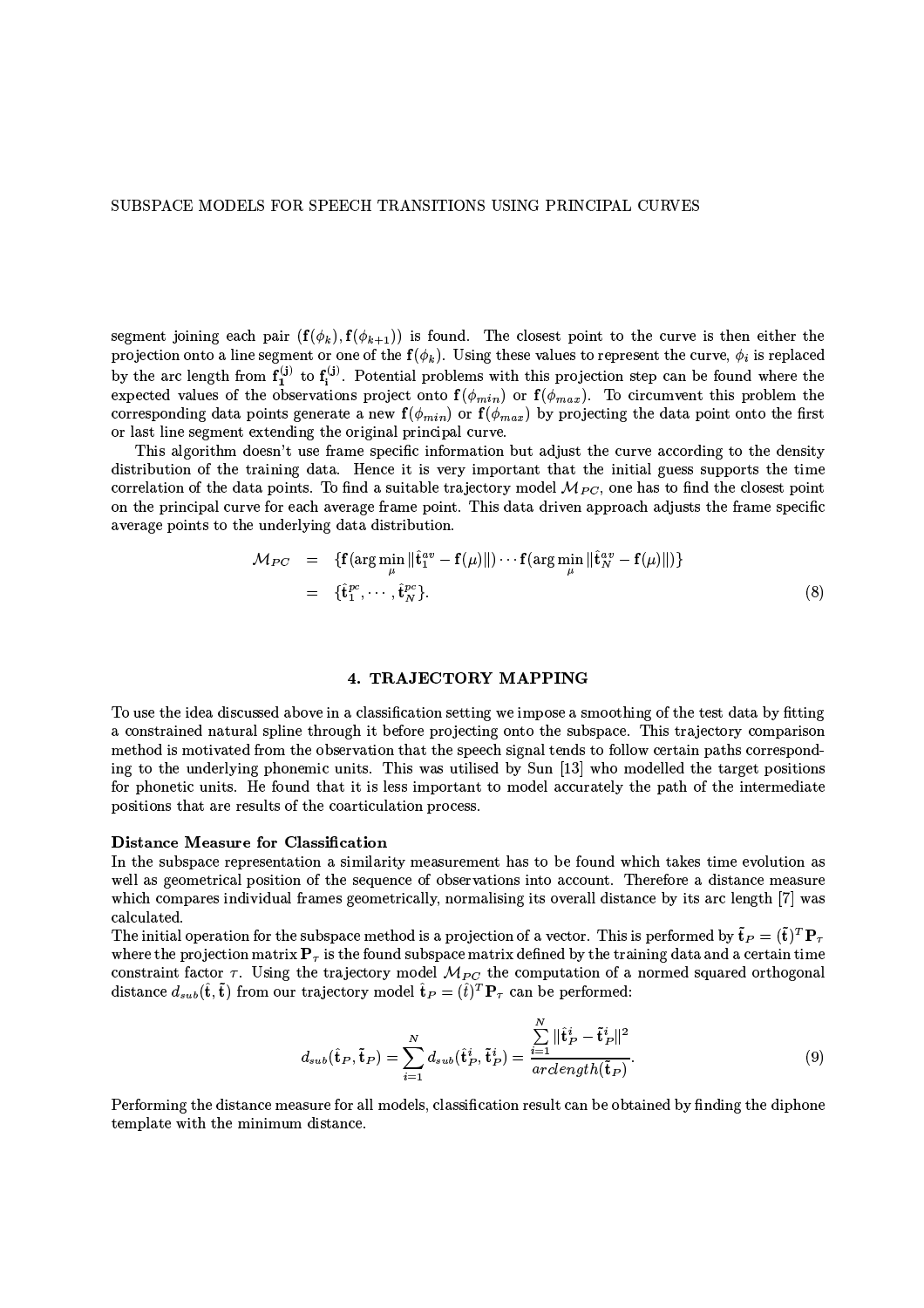#### 5. EXPERIMENTAL ILLUSTRATIONS

A subset of the ISOLET [3], an isolated speech, alphabet database to illustrate the idea was used, extracting the isolated spoken characters /B/, /D/ and /G/ to obtain the diphones /bee/, /dee/ and /gee/. The available data was split into a training and test set.  $80\%$  of the data was used for training (ISOLET1-4), 20% for tests (ISOLET5), as recommended by the originators of the dataset. Further experiments were conducted using TIMIT database [5] to show the influence of continuous speech. TIMIT is a convenient database to demonstrate the approach of using diphones as speech segments because of TIMITs phonetic labelling which makes it possible to extract all occurring diphones. With the best recognition accuracy of

| $\rm Data base$ | Accuracy   |       |          |         |
|-----------------|------------|-------|----------|---------|
|                 | <b>BEE</b> | DEE   | GEE      | Average |
| <b>ISOLET</b>   | 73.3%      | 80.0% | $90.0\%$ | 81 1%   |
|                 | $72.5\%$   | 72.4% | 85.6%    |         |

Table 1: Obtained results for our trajectory model from diphones /bee/,/dee/ and /gee/.

81.1% the result produced with the subspace model using ISOLET is similar to the results for a baseline HMM using one mixture and a diagonal covariance matrix on a BTL E-SET giving 81.2 % accuracy. The results obtained in diphone accuracy for TIMIT with the best recognition accuracy of 76.8% were far better from what one has expected because of the influences of realistic continuous speech to the acoustic transitions in comparison to isolated spoken letters. However, what is important is to note that the representation here is very simplistic, namely, a projection onto two dimensions. In comparison to 720 parameters per model of the baseline HMM system [14], the subspace trajectory approach within ISOLET uses only  $2 * (6 + 9 + 9) = 48$  parameters (see [10] for more detailed information).

# 6. DISCUSSION

In this study, a new method of modeling speech transitions with a subspace model was proposed. It was shown that temporal transitions in speech can be visualised and modelled in a low dimensional space using the principal curve technique. This approach has the advantages that the memory requirements for our subspace model is much less demanding in comparison with models involving context-dependent speech units, which furthermore leads to a model which is easier trainable with the presents of a limited amount of training data which is true for diphones in speech.

The results are encouraging to further investigate the use of subspace models for speech transitions [10], which could be used as compensational models in respect to the inter-segment independent assumption used in state-of-the-art recognition systems. Future work will concentrate on the usefulness of the obtained information whether modelling transitions provides one with orthogonal information in comparison with the information obtained by standard HMM systems. Extension of the experimental work is on the way, introducing multiple trajectory concepts per diphone while investigating more suitable speech representations, trajectory mapping methods and subspace projections. Alternatively a N-best rescoring scheme is proposed [11, 12, 9] to incorporate the subspace mode into a phone-based system. The rescoring mechanism can be used to emphasise paths in the lattice of hypothesis using transitional models which might avoid pruning out the correct sequence of phones. The modelled inter-phone characteristics, which are captured by diphones, should complement baseline systems and should lead to better performances.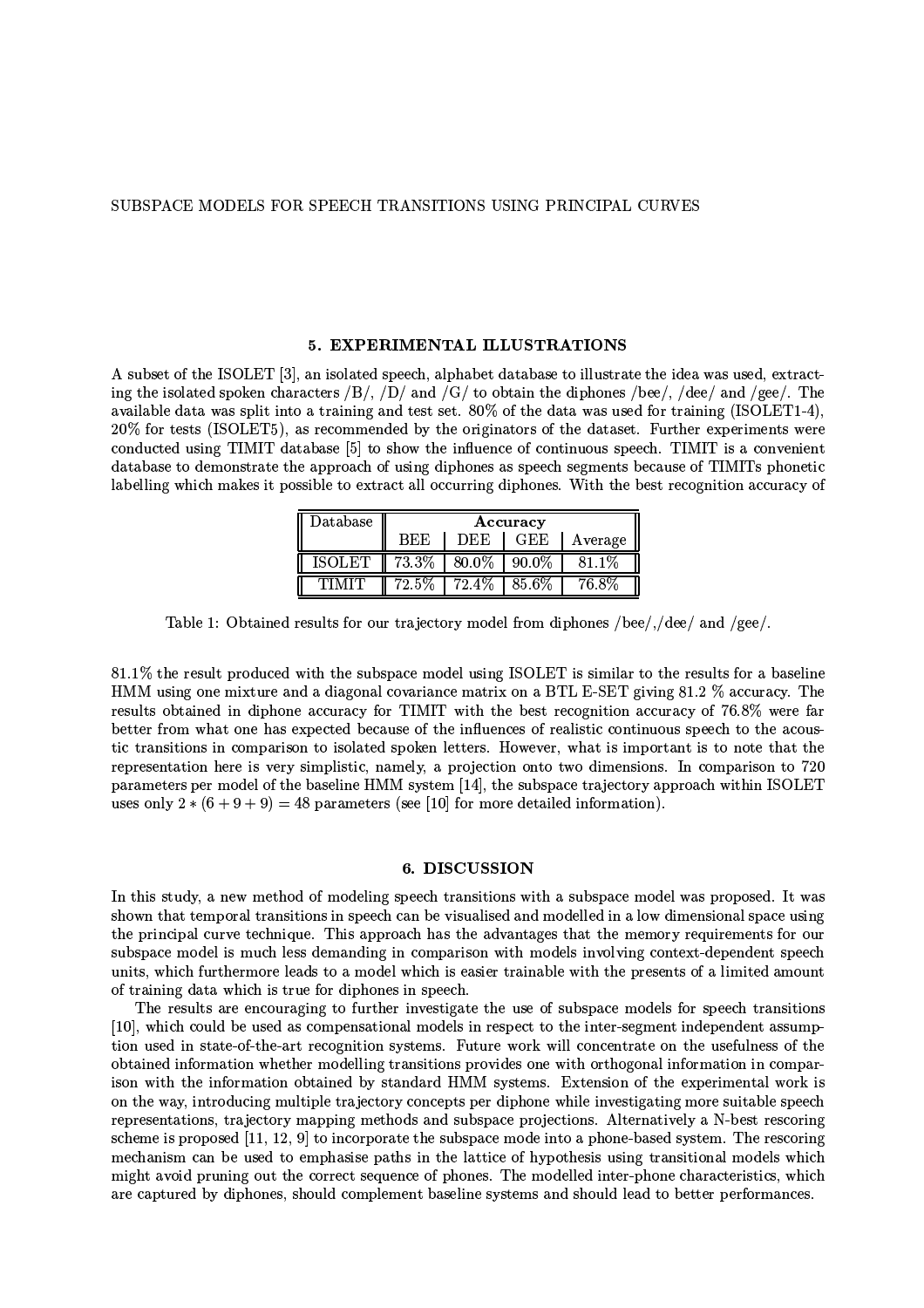#### 7. REFERENCES

- [1] C.M. Bishop. Neural Networks for Pattern Recognition. Oxford University Press, 1995.
- [2] W.S. Cleveland. Robust locally weighted regression and smoothing scatterplots. Journal of the American Statistical Association, 74(368):829-836, December 1979.
- [3] R. Cole, Y. Muthusamy, and M. Fanty. The ISOLET spoken letter database. Technical Report CSE 90-004, Oregon Graduate Institute, 1994.
- [4] R.O. Duda and P.E. Hart. Pattern Classification and Scene Analysis. New York, Wiley, 1973.
- [5] J.S. Garofolo. Getting started with the DARPA TIMIT CD-ROM: an acoustic phonetic continuous speech database. Technical report, National Institute of Standards and Technology (NIST), 1988.
- [6] T. Hastie and W. Stuetzle. Principal curves. Journal of the American Statistical Association,  $84(406):502-516, 1989.$
- [7] E. Oja. Subspace Methods of Pattern Recognition. Research Studies Press, Letchworth, U.K., 1983.
- [8] M. Ostendorf, V.V. Digalakis, and O.A. Kimball. From HMM's to segment models: A unified view of stochastic modeling for speech recognition. IEEE Transaction on Speech and Audio Processing,  $4(5):360-378, 1996.$
- [9] M. Rayner, D. Carter, V.V. Digalakis, and P. Price. Combining knowledge sources to reorder N-best speech hypothesis lists. Proceedings of the 1994 ARPA Workshop on Human Language Technology, 1994.
- [10] K. Reinhard and M. Niranjan. Parametric subspace modeling of speech transitions. Technical Report CUED/F-INFENG/TR.308, Cambridge University Engineering Department, February 1998.
- [11] P. Schmid. Explicit N-best formant features for segment based speech recognition. PhD thesis, Oregon Graduate Institute, 1996
- [12] P. Schmid and E. Barnard. Explicit N-best formant features for vowel classification. Int. Conf. in Acoustics, Speech and Signal Processing, 2:991-994, 1997.
- [13] D.X. Sun. Statistical modeling of co-articulation in continuous speech based on data driven interpolation. Int. Conf. in Acoustics, Speech and Signal Processing, 3:1751-1754, 1997.
- [14] V. Valtchev. Discriminative Methods in HMM-based speech recognition. PhD thesis, Cambridge University Engineering Department, 1995.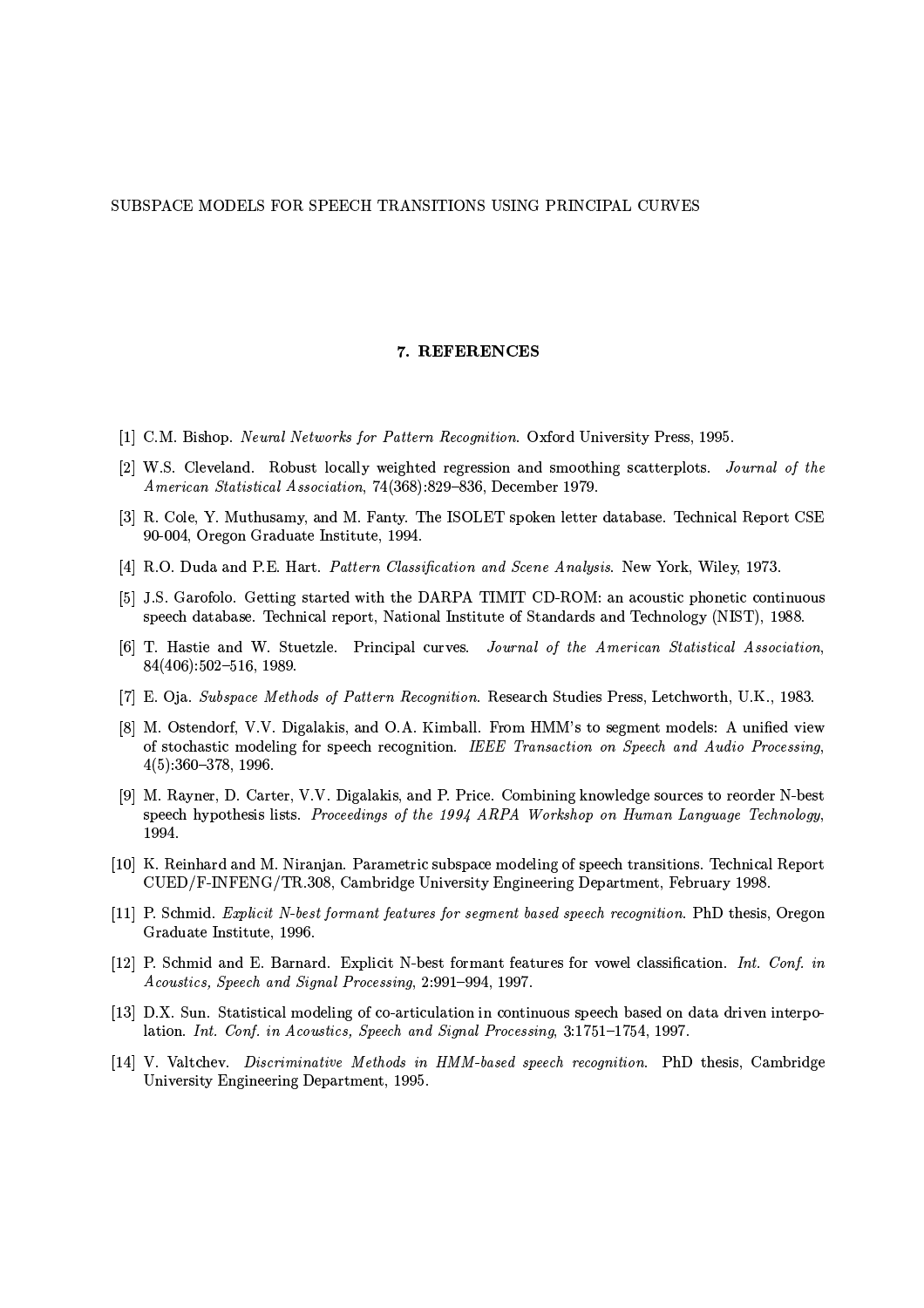

(a) Algorithm after initial temporal ordering



(b) Converged Principal Curve algorithm

Figure 1: Principal Curves generated for the diphone /dee/ for male speaker extracted from ISOLET database The time-constrained transformation to emphasize temporal ordering is using  $\tau = 2.8$ . (a) shows the initial guess which represents the first temporal ordering. (b) plots the converged principal curve and the found trajectory model as squares on the curve. Time evolution is shown in the scatterplot of the data in changing gray scales from dark to bright.